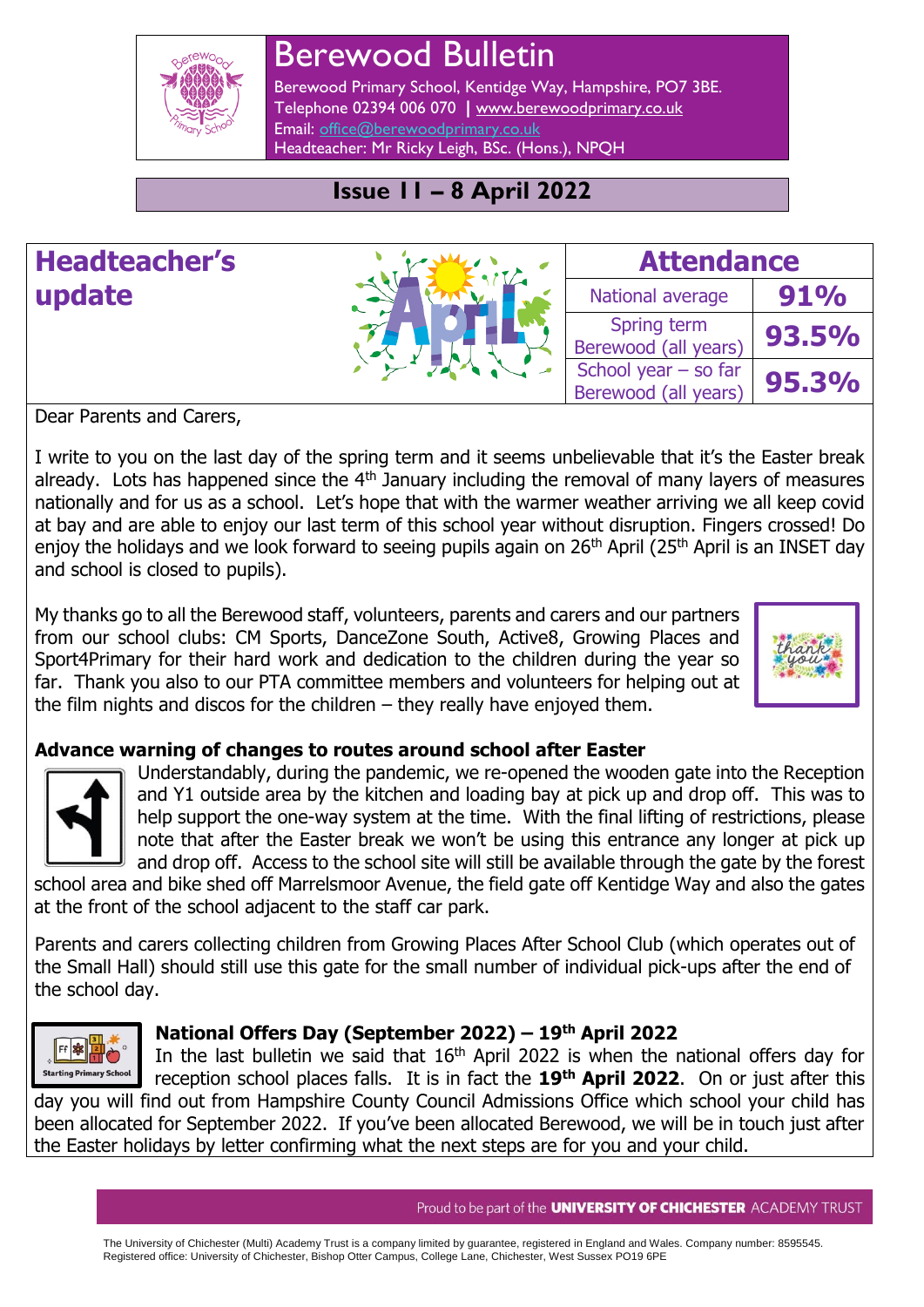|                    | MPORTALL<br>DATIS V                                                               | Here are our latest set of dates. As more<br>dates are confirmed, we will update this<br>and send it out. |  |
|--------------------|-----------------------------------------------------------------------------------|-----------------------------------------------------------------------------------------------------------|--|
| 8 April            | End of Spring term $-$ pupils leave after lunch                                   |                                                                                                           |  |
|                    | Reception pupils leave at 1:10 p.m. all other classes leave at 1:15 p.m.          |                                                                                                           |  |
| $11 - 22$ April    | <b>Easter Break</b>                                                               |                                                                                                           |  |
| 25 April           | Inset Day $-$ school closed to pupils                                             |                                                                                                           |  |
| 26 April           | Term re-starts for pupils                                                         |                                                                                                           |  |
| 2 May              | <b>Bank Holiday</b>                                                               |                                                                                                           |  |
| 9 to 13 May        | Year 6 National tests (SATs)                                                      |                                                                                                           |  |
| 22 May $-$ 25 May  | Year 6 Residential Trip to PGL - Marchant's Hill                                  |                                                                                                           |  |
| $30$ May $-1$ June | Half term                                                                         |                                                                                                           |  |
| 2 June             |                                                                                   | Late May Bank Holiday (moved nationally to make a long Jubilee weekend)                                   |  |
| 3 June             | Extra Bank Holiday to mark The 70 <sup>th</sup> Jubilee for HM Queen Elizabeth II |                                                                                                           |  |
| 6 June             | Inset Day – school closed to pupils                                               |                                                                                                           |  |
| 7 June             | Term re-starts for all pupils                                                     |                                                                                                           |  |
| 14 June            | Class photographs                                                                 |                                                                                                           |  |
| 21 July            | End of the school year $-$ pupils leave after lunch                               |                                                                                                           |  |



#### **Travel Plan update from Governor Sharon Corbett**

On behalf of Berewood Primary School Governors, thank you to those of you who took part in our recent Travel Survey. We recognise that there are a number of issues relating to traffic around the school and this is one of the

ways in which we are gathering information about exactly what are those issues. We have already initiated some small changes to support improvement and drawn up an action plan, which will seek to address concerns; however, many of the solutions are dependent upon adoption of the roads by Hampshire County Council, as enforcement of any measures taken is reliant on their involvement. We expect the adoption of the roads to be the middle of next year and, once this happens, we can quickly move forward to finding long term solutions as part of our school Travel Plan. We will be seeking your support with the next phase of this very soon.

#### **Chair of Governors' Update from Tammi Ashley**

I wanted to write to inform you that the Local Governing Board has recently appointed two new members to our team: Kay Obi & Jenni Upstill. Kay and Jenni bring fantastic finance and community knowledge to our team and we are really pleased with the appointments.

As always, we are busy working away in the background looking at safeguarding, traffic and travel as well as staff wellbeing. We also now have Governor lanyards so if you see us on or around school grounds, please feel free to come and say hello!

On behalf of the other Governors I want to wish you a very happy Easter and I hope you get to enjoy some time with your families.

Best wishes, Mrs Ashley